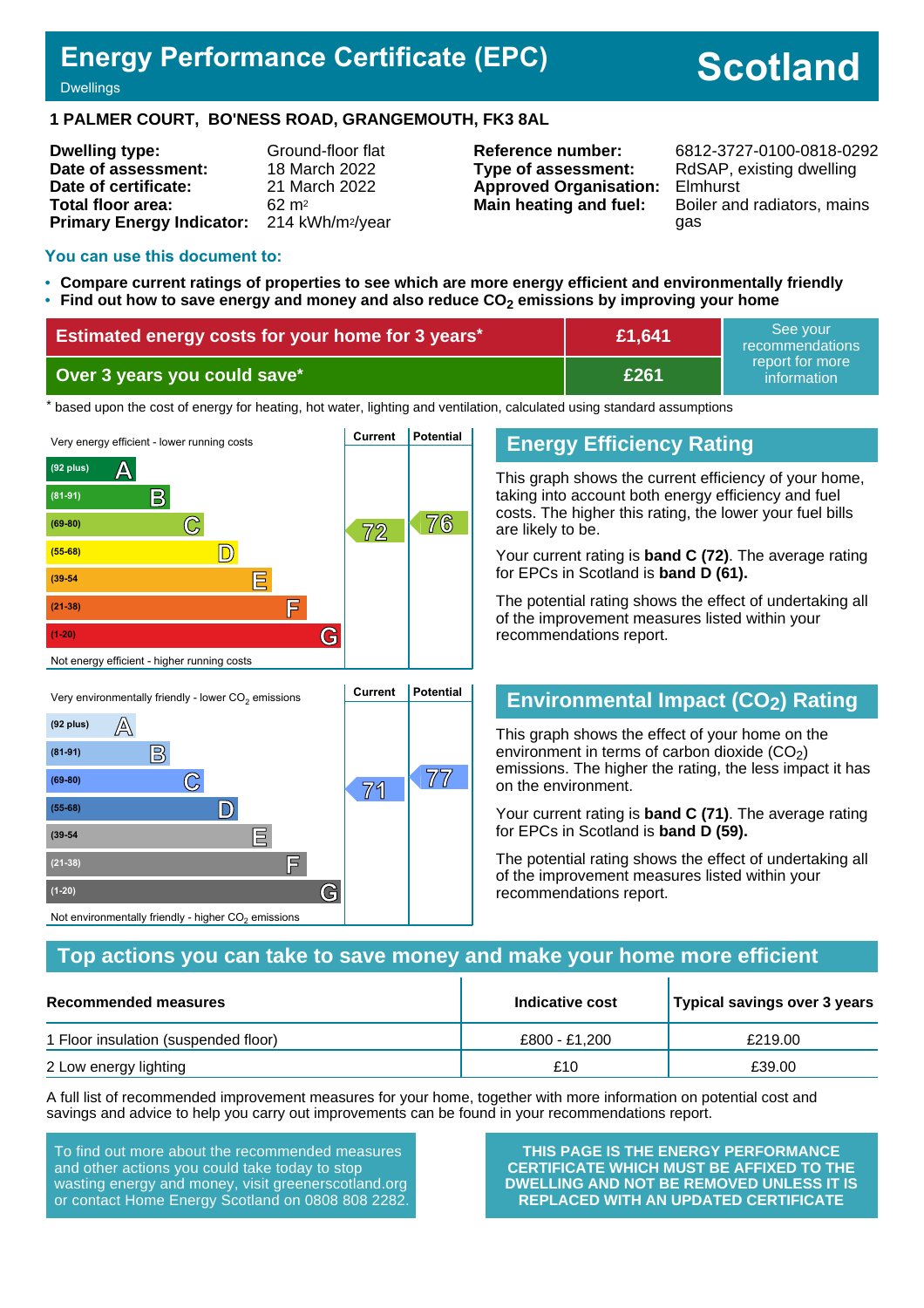## 1 PALMER COURT, BO'NESS ROAD, GRANGEMOUTH, FK3 8AL 21 March 2022 RRN: 6812-3727-0100-0818-0292

# **Summary of the energy performance related features of this home**

This table sets out the results of the survey which lists the current energy-related features of this home. Each element is assessed by the national calculation methodology; 1 star = very poor (least efficient), 2 stars = poor, 3 stars = average, 4 stars = good and 5 stars = very good (most efficient). The assessment does not take into consideration the condition of an element and how well it is working. 'Assumed' means that the insulation could not be inspected and an assumption has been made in the methodology, based on age and type of construction.

| <b>Element</b>        | <b>Description</b>                          | <b>Energy Efficiency</b> | <b>Environmental</b> |  |
|-----------------------|---------------------------------------------|--------------------------|----------------------|--|
| Walls                 | Cavity wall, as built, insulated (assumed)  | ★★★★☆                    | ★★★★☆                |  |
| Roof                  | (another dwelling above)                    |                          |                      |  |
| Floor                 | Suspended, no insulation (assumed)          |                          |                      |  |
| Windows               | Fully double glazed                         | ★★★★☆                    | ★★★★☆                |  |
| Main heating          | Boiler and radiators, mains gas             | ★★★★☆                    | ★★★★☆                |  |
| Main heating controls | Programmer, room thermostat and TRVs        | ★★★★☆                    | ★★★★☆                |  |
| Secondary heating     | None                                        |                          |                      |  |
| Hot water             | From main system                            | ★★★★☆                    | ★★★★☆                |  |
| Lighting              | Low energy lighting in 75% of fixed outlets | *****                    | *****                |  |

# **The energy efficiency rating of your home**

Your Energy Efficiency Rating is calculated using the standard UK methodology, RdSAP. This calculates energy used for heating, hot water, lighting and ventilation and then applies fuel costs to that energy use to give an overall rating for your home. The rating is given on a scale of 1 to 100. Other than the cost of fuel for electrical appliances and for cooking, a building with a rating of 100 would cost almost nothing to run.

As we all use our homes in different ways, the energy rating is calculated using standard occupancy assumptions which may be different from the way you use it. The rating also uses national weather information to allow comparison between buildings in different parts of Scotland. However, to make information more relevant to your home, local weather data is used to calculate your energy use,  $CO<sub>2</sub>$  emissions, running costs and the savings possible from making improvements.

# **The impact of your home on the environment**

One of the biggest contributors to global warming is carbon dioxide. The energy we use for heating, lighting and power in our homes produces over a quarter of the UK's carbon dioxide emissions. Different fuels produce different amounts of carbon dioxide for every kilowatt hour (kWh) of energy used. The Environmental Impact Rating of your home is calculated by applying these 'carbon factors' for the fuels you use to your overall energy use.

The calculated emissions for your home are 38 kg  $CO<sub>2</sub>/m<sup>2</sup>/yr$ .

The average Scottish household produces about 6 tonnes of carbon dioxide every year. Based on this assessment, heating and lighting this home currently produces approximately 2.3 tonnes of carbon dioxide every year. Adopting recommendations in this report can reduce emissions and protect the environment. If you were to install all of these recommendations this could reduce emissions by 0.4 tonnes per year. You could reduce emissions even more by switching to renewable energy sources.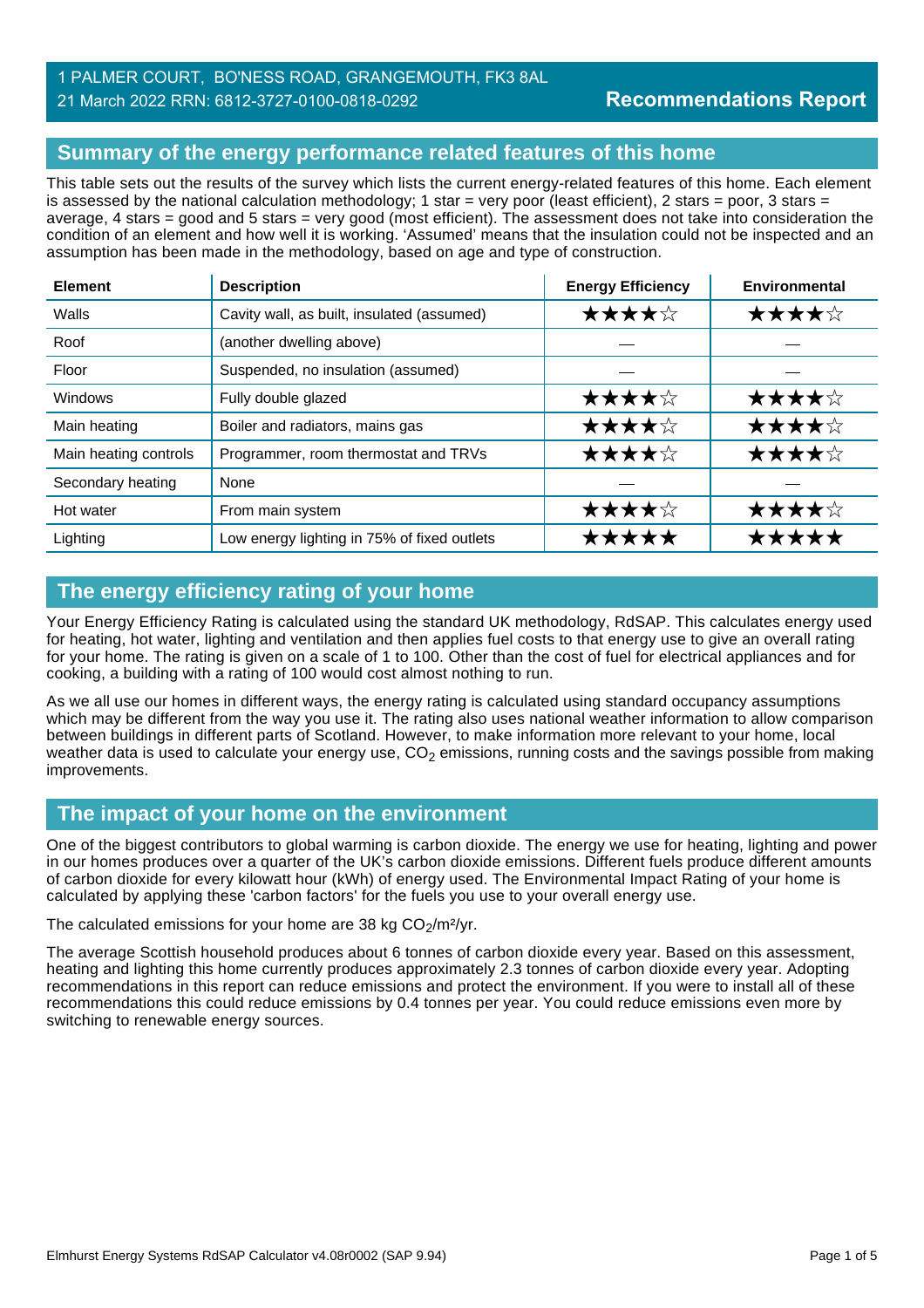# **Estimated energy costs for this home**

|                  | <b>Current energy costs</b> | <b>Potential energy costs</b> | <b>Potential future savings</b> |
|------------------|-----------------------------|-------------------------------|---------------------------------|
| Heating          | £1,158 over 3 years         | £942 over 3 years             |                                 |
| <b>Hot water</b> | £258 over 3 years           | £258 over 3 years             | <b>You could</b>                |
| Lighting         | £225 over 3 years           | £180 over 3 years             | save £261                       |
|                  | Totals $£1,641$             | £1,380                        | over 3 years                    |

These figures show how much the average household would spend in this property for heating, lighting and hot water. This excludes energy use for running appliances such as TVs, computers and cookers, and the benefits of any electricity generated by this home (for example, from photovoltaic panels). The potential savings in energy costs show the effect of undertaking all of the recommended measures listed below.

#### **Recommendations for improvement**

The measures below will improve the energy and environmental performance of this dwelling. The performance ratings after improvements listed below are cumulative; that is, they assume the improvements have been installed in the order that they appear in the table. Further information about the recommended measures and other simple actions to take today to save money is available from the Home Energy Scotland hotline which can be contacted on 0808 808 2282. Before carrying out work, make sure that the appropriate permissions are obtained, where necessary. This may include permission from a landlord (if you are a tenant) or the need to get a Building Warrant for certain types of work.

| <b>Recommended measures</b> |                                           |                        | <b>Typical saving</b> | <b>Rating after improvement</b> |                    |
|-----------------------------|-------------------------------------------|------------------------|-----------------------|---------------------------------|--------------------|
|                             |                                           | <b>Indicative cost</b> | per year              | <b>Energy</b>                   | <b>Environment</b> |
|                             | Floor insulation (suspended floor)        | £800 - £1,200          | £73                   | $C$ 75                          | C77                |
| 2                           | Low energy lighting for all fixed outlets | £10                    | £13                   | $C$ 76                          | C77                |

## **Choosing the right improvement package**

For free and impartial advice on choosing suitable measures for your property, contact the Home Energy Scotland hotline on 0808 808 2282 or go to www.greenerscotland.org.

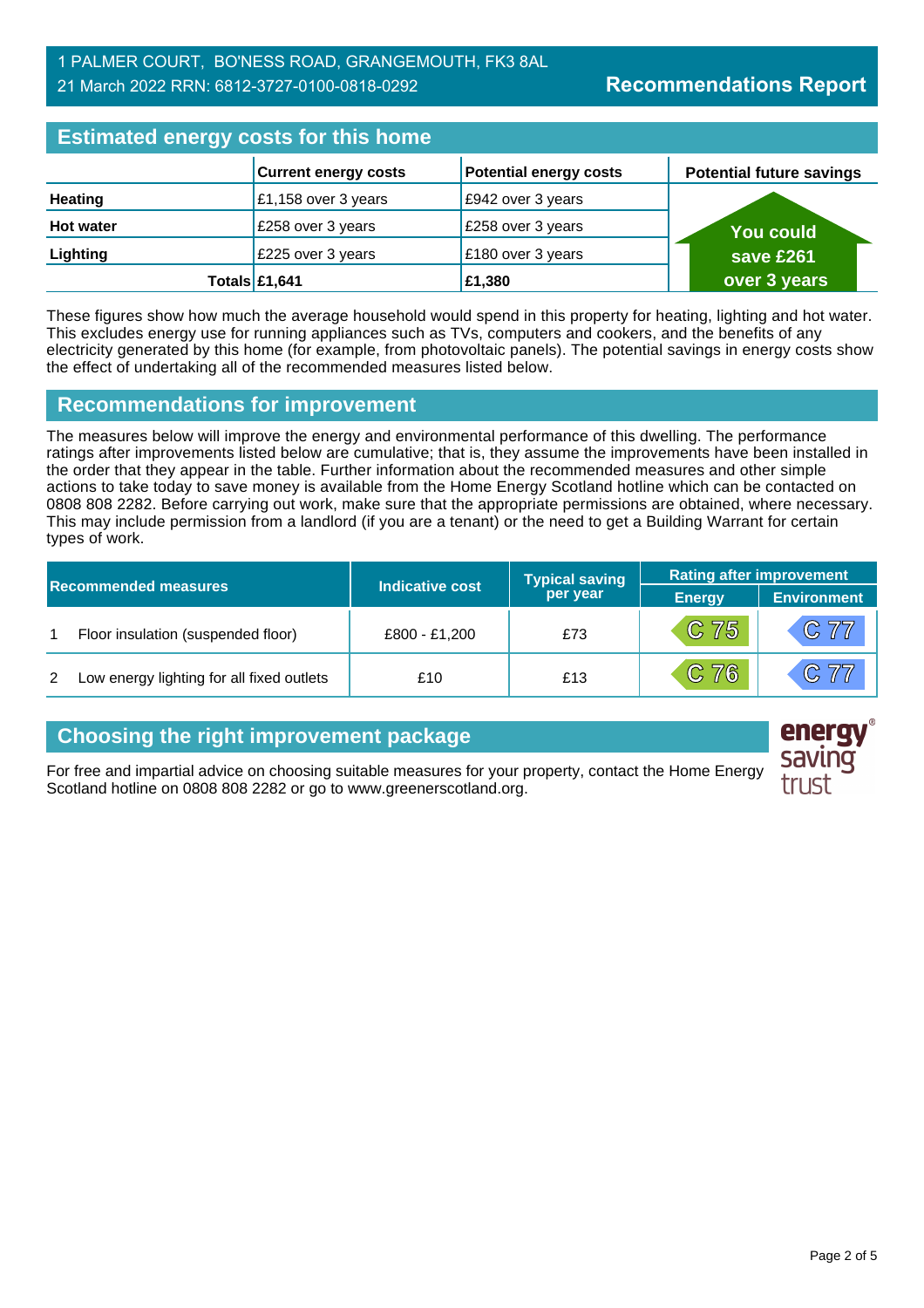#### **About the recommended measures to improve your home's performance rating**

This section offers additional information and advice on the recommended improvement measures for your home

#### **1 Floor insulation (suspended floor)**

Insulation of a floor will significantly reduce heat loss; this will improve levels of comfort, reduce energy use and lower fuel bills. Suspended floors can often be insulated from below but must have adequate ventilation to prevent dampness; seek advice about this if unsure. Further information about floor insulation is available from many sources including www.energysavingtrust.org.uk/scotland/Insulation/Floor-insulation. Building regulations generally apply to this work so it is best to check with your local authority building standards department.

#### **2 Low energy lighting**

Replacement of traditional light bulbs with energy saving bulbs will reduce lighting costs over the lifetime of the bulb, and they last many times longer than ordinary light bulbs. Low energy lamps and fittings are now commonplace and readily available. Information on energy efficiency lighting can be found from a wide range of organisations, including the Energy Saving Trust (http://www.energysavingtrust.org.uk/home-energyefficiency/lighting).

#### **Low and zero carbon energy sources**

Low and zero carbon (LZC) energy sources are sources of energy that release either very little or no carbon dioxide into the atmosphere when they are used. Installing these sources may help reduce energy bills as well as cutting carbon.

**LZC energy sources present:** There are none provided for this home

#### **Your home's heat demand**

You could receive Renewable Heat Incentive (RHI) payments and help reduce carbon emissions by replacing your existing heating system with one that generates renewable heat and, where appropriate, having your loft insulated and cavity walls filled. The estimated energy required for space and water heating will form the basis of the payments. For more information go to www.energysavingtrust.org.uk/scotland/rhi.

| <b>Heat demand</b>           | <b>Existing dwelling</b> | Impact of loft<br>insulation | Impact of cavity<br>wall insulation | Impact of solid wall<br>insulation |
|------------------------------|--------------------------|------------------------------|-------------------------------------|------------------------------------|
| Space heating (kWh per year) | 5.987                    | N/A                          | N/A                                 | N/A                                |
| Water heating (kWh per year) | .887                     |                              |                                     |                                    |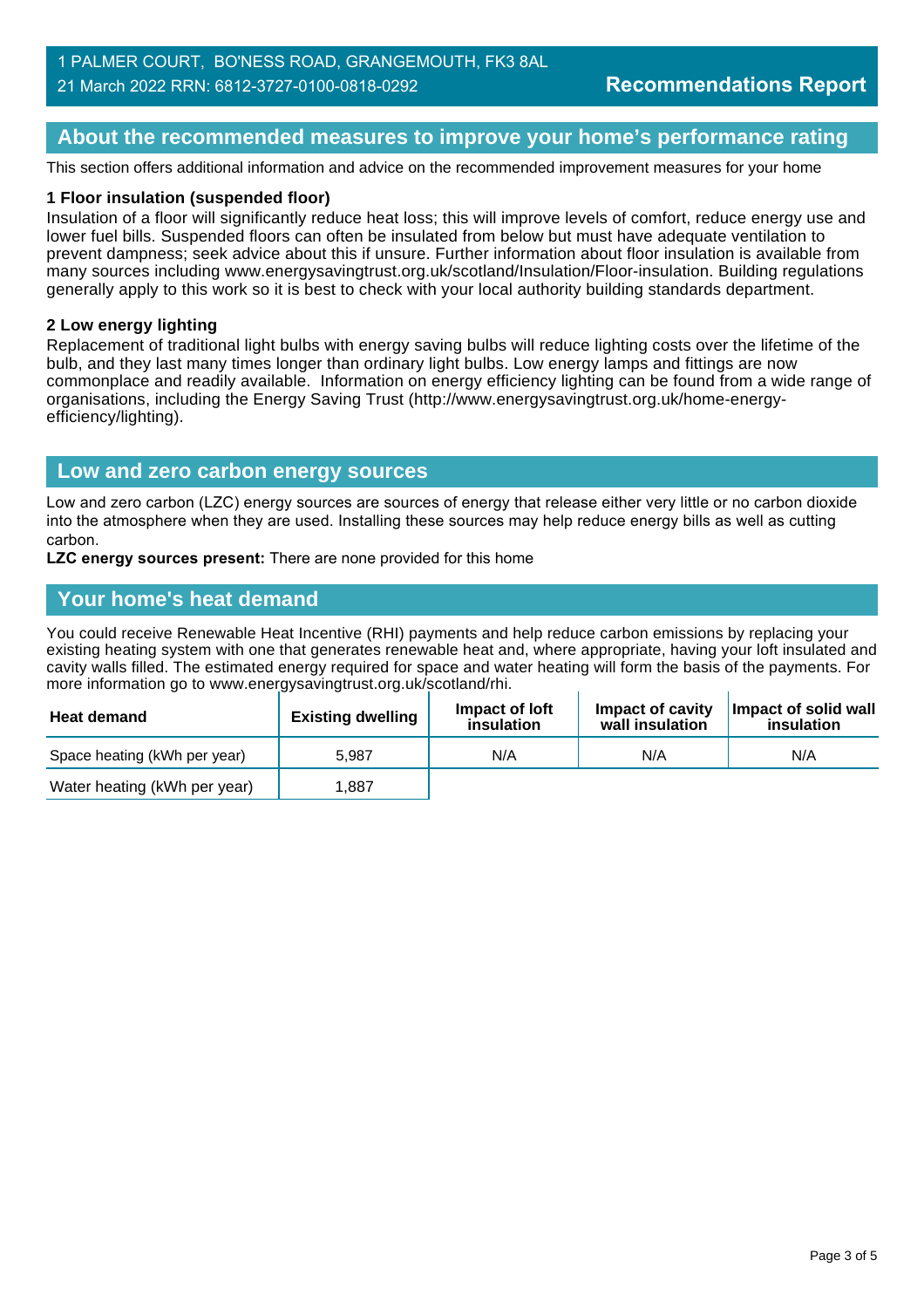#### 1 PALMER COURT, BO'NESS ROAD, GRANGEMOUTH, FK3 8AL 21 March 2022 RRN: 6812-3727-0100-0818-0292

## **About this document**

This Recommendations Report and the accompanying Energy Performance Certificate are valid for a maximum of ten years. These documents cease to be valid where superseded by a more recent assessment of the same building carried out by a member of an Approved Organisation.

The Energy Performance Certificate and this Recommendations Report for this building were produced following an energy assessment undertaken by an assessor accredited by Elmhurst (www.elmhurstenergy.co.uk), an Approved Organisation Appointed by Scottish Ministers. The certificate has been produced under the Energy Performance of Buildings (Scotland) Regulations 2008 from data lodged to the Scottish EPC register. You can verify the validity of this document by visiting www.scottishepcregister.org.uk and entering the report reference number (RRN) printed at the top of this page.

| Assessor's name:            | Mr. David Telford                             |
|-----------------------------|-----------------------------------------------|
| Assessor membership number: | EES/009397                                    |
| Company name/trading name:  | D M Hall Chartered Surveyors LLP              |
| Address:                    | Unit 6A The Courtyard Callendar Business Park |
|                             | Falkirk                                       |
|                             | FK1 1XR                                       |
| Phone number:               | 0131 477 6000                                 |
| Email address:              | dmhall@dmhall.co.uk                           |
| Related party disclosure:   | No related party                              |

If you have any concerns regarding the content of this report or the service provided by your assessor you should in the first instance raise these matters with your assessor and with the Approved Organisation to which they belong. All Approved Organisations are required to publish their complaints and disciplinary procedures and details can be found online at the web address given above.

#### **Use of this energy performance information**

Once lodged by your EPC assessor, this Energy Performance Certificate and Recommendations Report are available to view online at www.scottishepcregister.org.uk, with the facility to search for any single record by entering the property address. This gives everyone access to any current, valid EPC except where a property has a Green Deal Plan, in which case the report reference number (RRN) must first be provided. The energy performance data in these documents, together with other building information gathered during the assessment is held on the Scottish EPC Register and is available to authorised recipients, including organisations delivering energy efficiency and carbon reduction initiatives on behalf of the Scottish and UK governments. A range of data from all assessments undertaken in Scotland is also published periodically by the Scottish Government. Further information on these matters and on Energy Performance Certificates in general, can be found at www.gov.scot/epc.